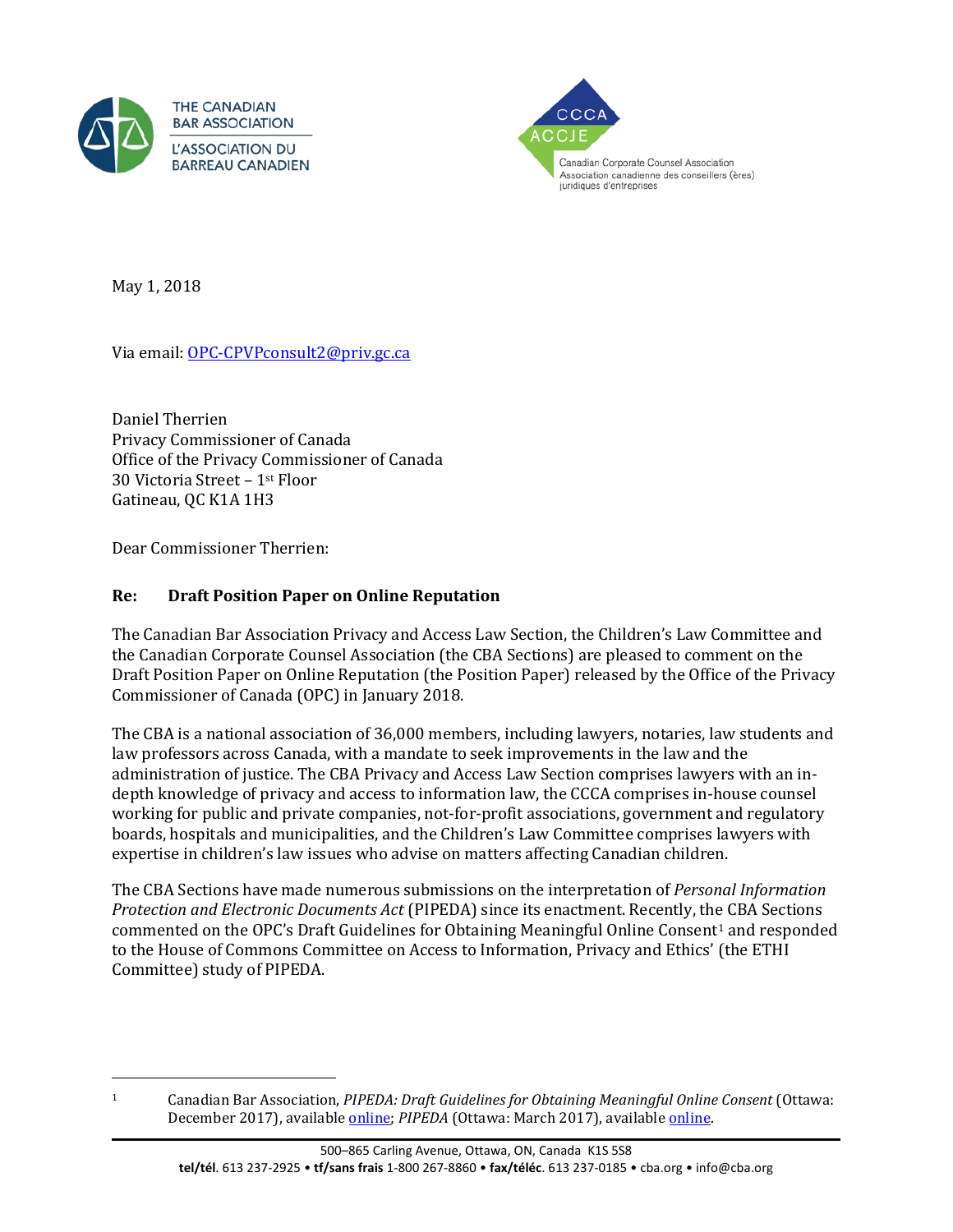#### **General Comments**

The CBA Sections support the OPC's efforts to seek feedback from stakeholders on its position papers and guidance documents. We agree with the OPC that existing privacy laws, designed in an era when these issues did not exist should be studi[ed](#page-1-0) further by Parliament. Privacy legislation, as well as the *Canadian Charter of Rights and Freedom,*<sup>2</sup> are interpreted today in a different context than when they were originally drafted. As the internet broadly, and search engines specifically, are significant sources of information for Canadians, online reputation and disclosure of personal information online are important issues for regulators, policy makers and legislatures to examine. While the CBA Sections do not take a position on matters of policy best left to Parliament, we offer our comments on the legal analysis and implications of the OPC's Position Paper and the right to deindex or right to be forgotten in the Canadian legal landscape.

## **Application of PIPEDA to search engines**

## *"Collection, use and disclosure" of personal information*

In its Position Paper, the OPC concludes that search engines fall under the scope of PIPEDA because they are engaged in the "collection, use or disclosure" of personal information. Members of the CBA Sections have differing views on this analysis.

Some members support the OPC position that search engines, by indexing webpages containing personal information, and returning links to those pages in search results, are "collecting, using and disclosing" personal information within the meaning of PIPEDA. These members agree with the OPC that search engines are not passive intermediaries, and that the inextricable link between advertising and provision of search services leads to the conclusion that search engines are engaged in commercial activity.

Other members of the CBA Sections argue that search engines perform something akin to a journalistic function and therefore fall outside the ambit of PIPEDA. Others look to the Supreme Court of Canada defamation case, *Crookes v. Newton,[3](#page-1-1)* which determined that hyperlinks are not publications, but references taking the user to other sources. Extrapolating this analysis to PIPEDA, they conclude that indexing web content is not collection or use of personal information as it is understood under PIPEDA, but rather, search engines facilitating the location of web content created by others.

#### *Commercial activity*

There are also differing opinions among the CBA Sections whether search engines are engaged in commercial activity. While recognizing that some aspects of search engine indexing are commercial in nature, such as paid advertising, some members argue that much of the indexing that does occur does so outside of a commercial relationship:

search results are typically provided at no cost to the user nor the sites being indexed. Indeed, all the activity behind search – indexing content, developing algorithms to identify relevant results, and the display of those results – fall outside a conventional commercial transaction. There may be paid results or

<span id="page-1-0"></span><sup>2</sup> *Canadian Charter of Rights and Freedoms*, Part I of the Constitution Act, 1982, being Schedule B to the Canada Act 1982 (UK), 1982, c. 11.

<span id="page-1-1"></span><sup>3 2011</sup> SCC 47.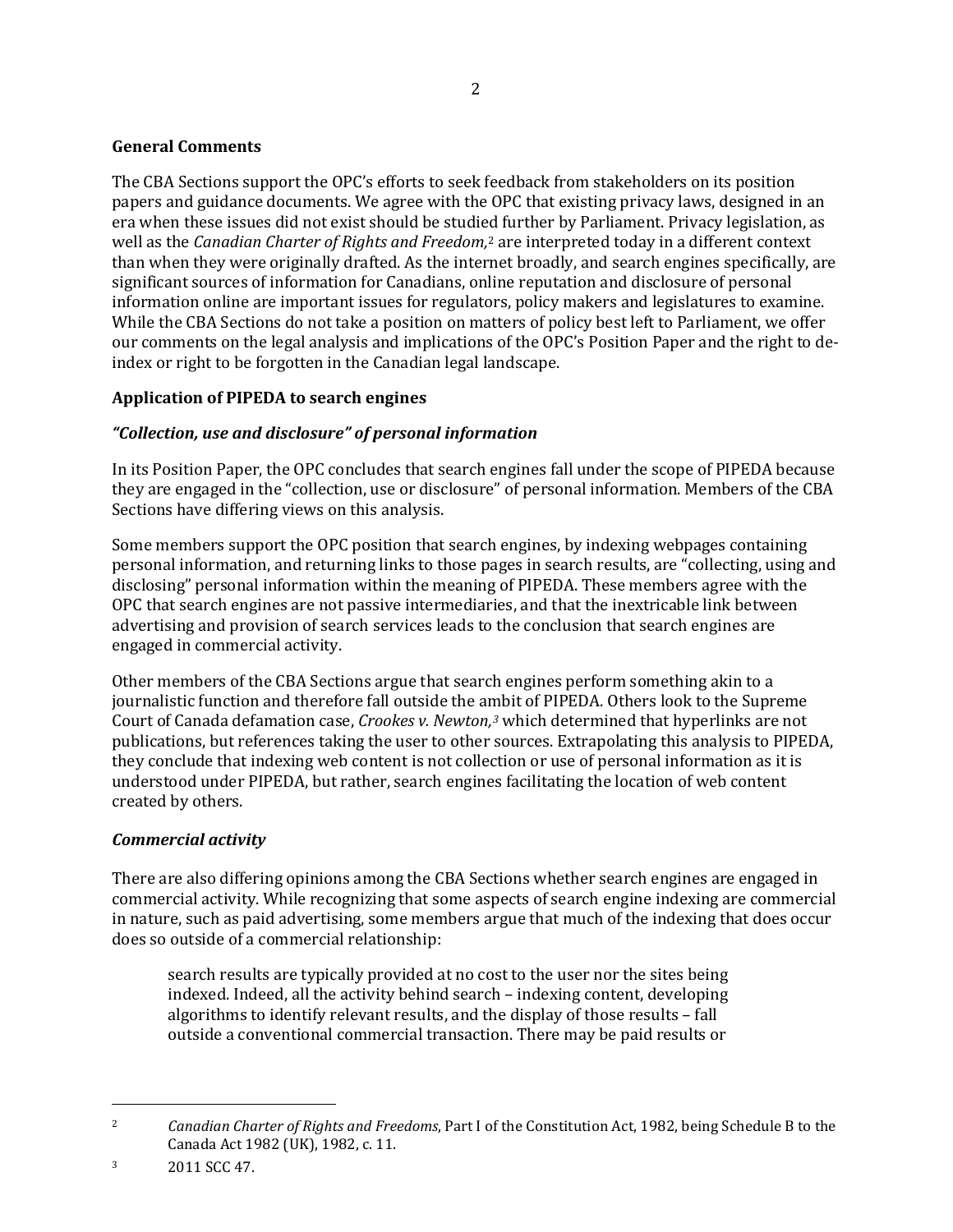other advertising displayed with some search results, but those are arguably secondary to the indexing, ranking, and display of the relevant links.<sup>[4](#page-2-0)</sup>

## *PIPEDA's consent requirement*

Even if search engines are subject to PIPEDA, the CBA Sections question how PIPEDA could practically be applied. Consent has long been posited as the fundamental underpinning of PIPEDA; and assuming search engines fall within the scope of the legislation, they would be required to obtain consent before including individuals in any search results. This would be an untenable requirement that could lead to overwhelming non-compliance. The OPC acknowledged this in its Position Paper, stating "it may not be practicable for an intermediary such as a search engine to obtain consent to index all webpages on the Internet that contain personal information," and proposed creating an exception. Some members of the CBA Sections argue that this begs the question: if search engines would be exempt from a fundamental underpinning of PIPEDA anyway, are they intended to fall under its ambit? These issues warrant further clarification.

## **De-indexing and source takedown obligations in PIPEDA**

The OPC Position Paper determined that the application of PIPEDA gives rise to certain de-indexing and source takedown obligations on the part of search engines. Again, members of the CBA Sections have differing views on this analysis.

Some members of the CBA Sections view this as a sound and reasoned interpretation of PIPEDA. They look to Principle 4.6 and section 5(3) of PIPEDA as creating the search engines' de-indexing obligations. Principle 4.6 (the accuracy principle) articulates the obligation of businesses to ensure that personal information is accurate, complete and up-to-date, taking into account individual interests. This principle arguably includes an individual's right to have search results amended, if the individual is successful in challenging the accuracy, completeness or currency of the results generated by a search. Section 5(3) of PIPEDA – which qualifies an organization's right to collect, use and disclose personal information: "only for purposes that a reasonable person would consider are appropriate in the circumstances" – establishes further limitations on displaying search engine results. In circumstances where a reasonable person would not consider it appropriate that content containing their personal information was identified by a search engine as "relevant," for example, where the content is unlawful, or where the information may cause significant harm to the individual, a search engine, once notified of one of these circumstances, should de-index the inappropriate web content.

These members also look to Principles 4.3.8 and 4.5.3 of PIPEDA as imposing obligations on search engines for source takedown in certain instances. Pursuant to Principle 4.3.8, individuals have the right to withdraw consent subject to legal or contractual restrictions. Further, Principle 4.5.3 requires that personal information that is no longer needed be destroyed, erased or made anonymous. These principles, when applied together, mean that individuals should have a right to have information they provided to a website removed. Where personal information is shared by someone other than the person to whom it relates (such as where information is re-posted), if the person who originally posted the information has not given their consent, they should have a right to have the information removed. Furthermore, the accuracy principle and the appropriate purposes section should apply to require the website to remove inaccurate or inappropriate information.

<span id="page-2-0"></span>j 4 Michael Geist, Special to the Globe and Mail, "Why a Canadian right to be forgotten creates more problems than it solves" (January 26, 2018), available online.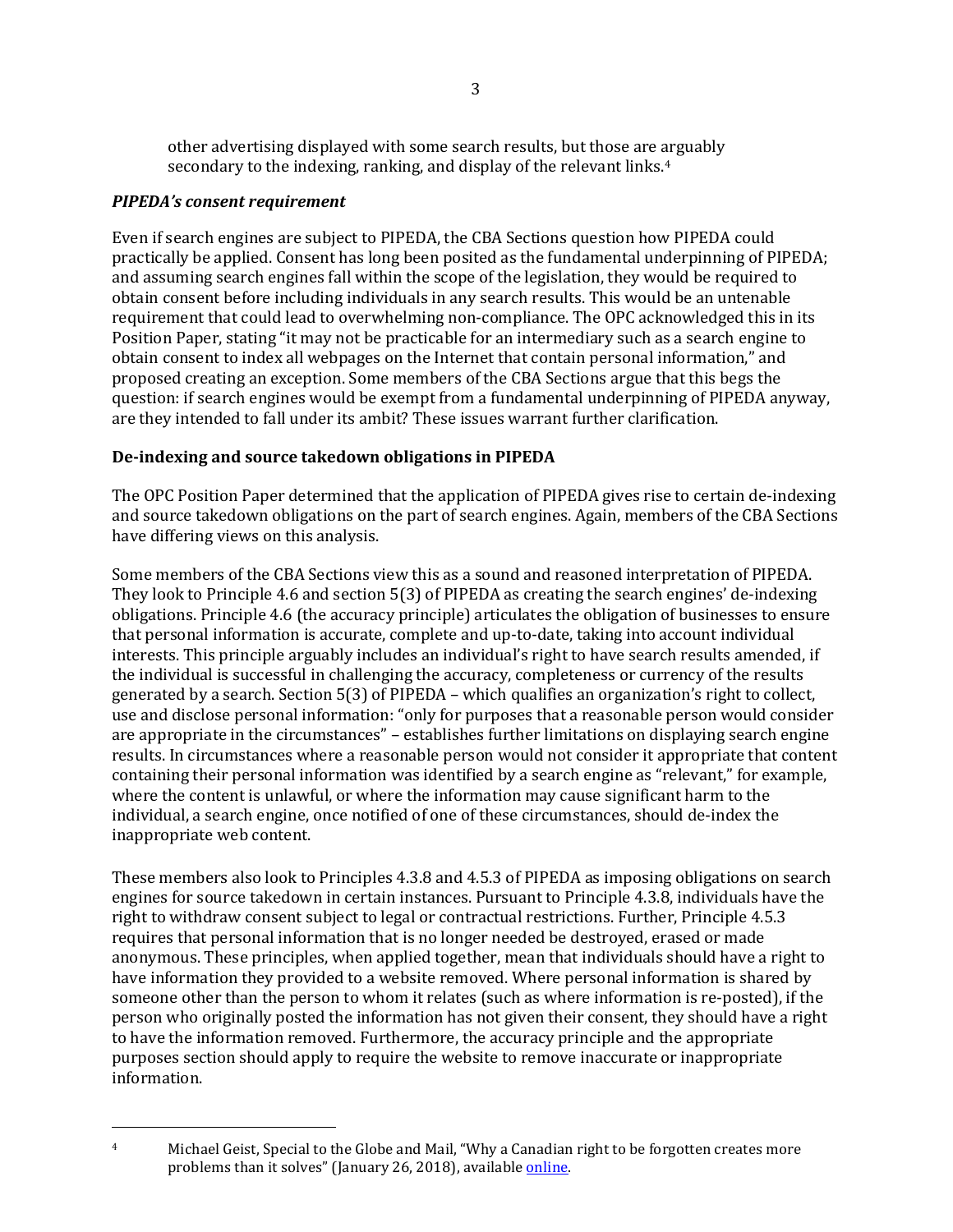Other members of the CBA Sections question whether de-indexing and source takedown obligations exist under PIPEDA. They believe that the right to be forgotten is not addressed directly in PIPEDA and the OPC's interpretation that PIPEDA requires removal of links from search indexes or lowering of rankings to obscure search results extends well beyond an organization's obligation under PIPEDA to update and correct inaccurate information.

They also take issue with the OPC's arguably more far-reaching recommendation that search engines be empowered to block Canadians from accessing the links in question by using geofencing technologies:

Mandated use of blocking technologies as well as a parallel recommendation for a notice-and-takedown system for content that is not found under current Canadian law represents a dramatic departure from the existing Internet rules of the road. These forms of regulation cannot simply be read into PIPEDA by the Privacy Commission[e](#page-3-0)r, but rather should require careful review and legislative reforms by Parliament."5

Further, they argue that applying PIPEDA's statutory withdrawal right (principle 4.3.8) to search engines suggests that individuals have a general right to prevent search engines from indexing any personal information about them, for almost any reason. This would have troubling implications.

The recent Irish High Court decision in *Savage v Data Protection Commissioner* illustrates this issue: Mark Savage, a politician and candidate in local elections, ran on a family values platform and requested that Google remove a link to a Reddit post that portrayed him as homophobic. Google refused to de-index the post. The Irish Circuit Court focused on the description of Savage in the URL and page title as it appeared on Google's search results. However, the High Court concluded that there was a duty to look at the underlying article. In looking at the article, the Court held that it was not inaccurate data as it was an opinion validly expressed by a Reddit user. The decision looked to the interpretation of "accurate" in Ireland's Data Protection Acts 1998 & 2003. Savage, ultimately, was relying on the right to be forgotten to remove content that did not work in his favour.

#### **Appropriate role of internet intermediaries**

The conclusions drawn by the OPC that search engines might be asked to lower the rank of a search result, flag the result as inaccurate or incomplete, or determine relevance or harm (weighed against the public interest), would vest search engines with significant editorial power. Some members of the CBA Sections have concerns about the appropriate role and capacity of search engines, and other Internet intermediaries, to act as content moderators.

These members believe it is unreasonable and inappropriate to posit search engines in a quasijudicial role regulating privacy rights. Determinations of reputational harm are complex, challenging and highly contextual. Deciding what is in the public interest is difficult for a court, let alone a search engine. For example, would a negative review on *ratemyprofessor* or *ratemyMD* be considered in the public interest? The Court's commentary in *Grant v Torstar Corp*[6](#page-3-1) is instructive: "the public has some substantial concern because it affects the welfare of citizens, or one to which considerable public notoriety or controversy has attached." While doctors and professors are not public figures, they are professionals and arguably their work affects the welfare of citizens. Search engines and other internet intermediaries do not have the level of familiarity with privacy, in all of its dimensions, in order to be vested with this level of privacy regulation.

<span id="page-3-0"></span><sup>5</sup> *Supra* note 4.

<span id="page-3-1"></span><sup>6 2009</sup> SCC 61.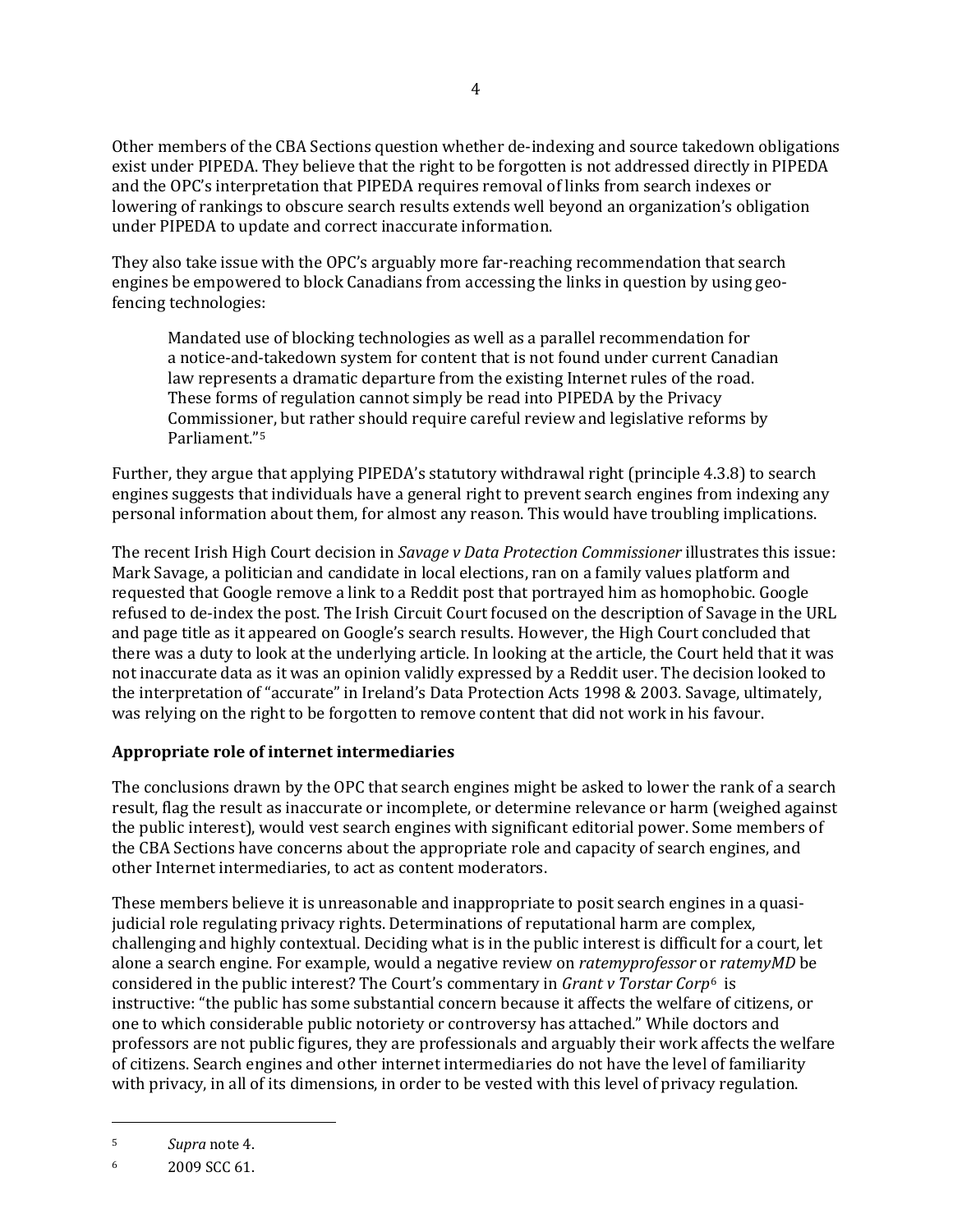The OPC argues that search engines already perform these functions, for example by removing content that violates terms of service. The reality is that very little is known about the decisionmaking processes of search engines. Moreover, their application of internal controls is very different from making privacy law determinations under the *Charter*.

While expedient remedies for issues with online reputation are valuable, any requirement on the part of search engines to de-index should come with responsible measures in place to address questions such as how search engines ought to engage with their analysis, whether source authors should be notified of the request for de-indexing, and if there are opportunities to dispute a request for de-indexing. Decisions made without the necessary expertise and appropriate balancing of competing priorities increase the chances of inconsistent approaches to privacy interpretation.

## **Should there be a right to be forgotten in Canada?**

The CBA Sections do not take a specific stance on whether there should be a right to be forgotten in the Canadian legal landscape, however, we believe it is an important question that merits attention, and we discuss some considerations to take into account.

## *A need for better reputational privacy protection*

Some members of the CBA Sections are of the view that the existing legal framework for protecting personal reputation has not kept up with technology, and Parliament needs to step in to determine the appropriate balance between the right of Canadians to control data about themselves and the easy availability of sensitive personal data in the online context. As the Court stated in *Hill v. Church of Scientology of Toronto*:

Although it is not specifically mentioned in the *Charter,* the good reputation of the individual represents and reflects the innate dignity of the individual, a concept which underlies all *Charter* rights. It follows that protection of [th](#page-4-0)e good reputation of an individual is of fundamental importance to our democratic society.<sup>7</sup>

Before the challenges presented by new technologies and online businesses (including search engine services, social media websites and other web hosting services), individuals could, for the most part, control the dissemination of their personal data. Data protection was not a major issue. Defamation law was the primary legal tool for controlling one's reputation. That has changed, and radically so. Individuals need to be concerned not only about defamatory comments, but also about information that (while perhaps not defamatory) is dated, de-contextualized or unfair while at the same time persistent, easily available to anyone and readily distributed to others. As the OPC states,

in the digital environment, judgments are generally formed on information people read about others, or images they see, often without the benefit of personal contact and not necessarily in the same context in which it was intended. Moreover, information, once posted online, gains characteristics that affect repu[ta](#page-4-1)tion – it can easily be distorted, is persistent and can be extremely difficult to remove.8

Despite the Court's efforts to uphold individual privacy protection,<sup>[9](#page-4-2)</sup> some members believe individual privacy has suffered and Canadian laws need to be re-examined to appropriately balance privacy and free expression in the online context in a manner that reflects Canadian societal values.

<span id="page-4-0"></span><sup>7 1995</sup> 2 SCR 1130 at para 120.

<span id="page-4-1"></span><sup>8</sup> Draft OPC Position on Online Reputation, Executive Summary.

<span id="page-4-2"></span><sup>9</sup> For example, the Court's definition of "reasonable expectation of privacy" as a normative rather than merely descriptive concept: *R. v. Tessling*,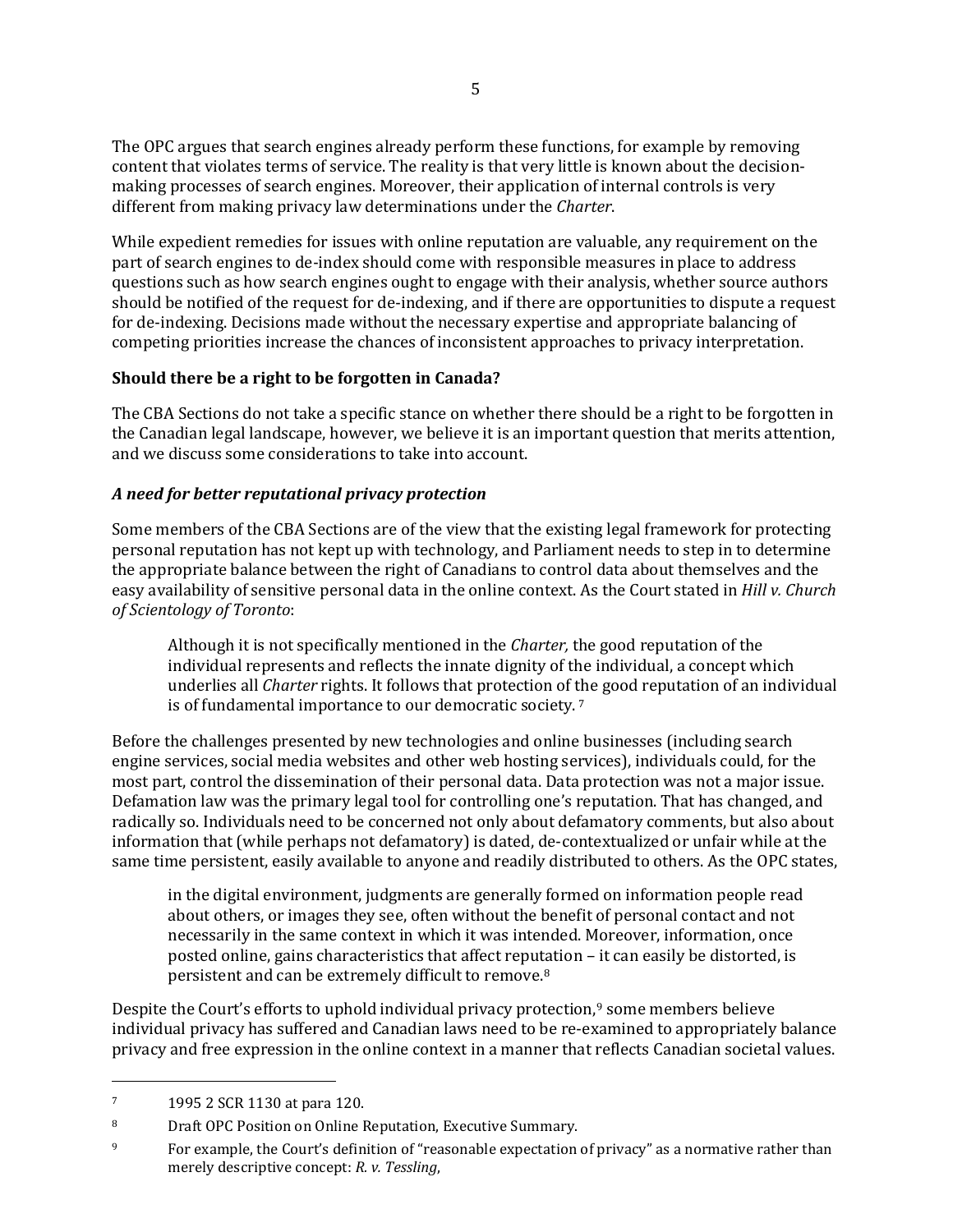Arguably, the balance between privacy and free expression established by lawmakers needs to be re-examined in light of new technologies and business models based on collection and exposure of personal information without content curation or liability. The growing treatment of online businesses' proprietary services (e.g., search, social media, web hosting) as important vehicles of free expression (with little legal responsibility for publishing illegal or socially undesirable content) has concerning implications for privacy protection.

## *Existing forms of recourse*

Other members of the CBA Sections argue that the existing means by which an individual can manage use of their information online weighs against introducing a right to be forgotten in Canada. Information shared by third parties may be subject to recourse under a number of existing laws, including defamation, copyright infringement, cyber-bullying or criminal laws. A substantial body of case law on defamation would apply to information online that is incorrect and misleading or harms someone's reputation. Editorial corrections in news sources also pose an option for recourse. Further, information in source documents indexed by search engines may be subject to PIPEDA or other privacy laws across Canada. These forms of recourse properly frame the issue as between the affected individual and the person who created or has control of the content, rather than placing content mediation power in the hands of search engines.

## *Concealed Censorship and Unequal Access to Data*

Some members of the CBA Sections also note that a right to be forgotten is not a panacea for issues of reputational harm and has its own challenges. It is often criticized as being a "concealed form of censorship".[10](#page-5-0) Since companies could incur liability for not removing results objected to, there may be an inclination to err on the side of caution and remove more than necessary, leading to private censorship. This must be weighed against the importance of accessible and publically available information.

A right to be forgotten could result in a two-tiered system of publicly available information. Google recently argued that de-indexing was ineffective and unfair: "Many have likened the European court's ruling to removing the cards from a library card catalog but leaving the books on the shelf. … Decisions to delist URLs can affect users' access to [m](#page-5-1)edia properties, past decisions by public figures and information about many other topics."11 Online search engines provide access to an incredible wealth of information for free, and the right to be forgotten could create unequal access to data, where information is available only to those with the means or resources to obtain it.

# *Criteria and Enforcement*

If Parliament were to introduce a right to be forgotten, [it](#page-5-3) should take note of the *Crouch v Snell[12](#page-5-2)* case, [wh](#page-5-4)ich struck down Nova Scotia's *Cyber-safety Act.*<sup>13</sup> In this case, the *Cyber-safety Act* failed the *Oakes*<sup>14</sup> test on the basis that it did "not provide sufficiently clear standards to avoid arbitrary and

<span id="page-5-0"></span>j 10 Gratton, Eloise and Polonetsky, Jules, "Privacy above all other Fundamental Rights? Challenges with the Implementation of a Right to be Forgotten in Canada" (April 2016), available *online*.

<span id="page-5-1"></span><sup>11</sup> Google Canada, "Can the right to be forgotten find application in the Canadian context and, if so, how?". Submissions received for the consultation on online reputation, Office of the Privacy Commissioner of Canada (August 2016), available online.

<span id="page-5-2"></span><sup>12 2015</sup> NSSC 340.

<span id="page-5-3"></span><sup>13</sup> S.N.S. 2013, c. 2.

<span id="page-5-4"></span><sup>14</sup> *R. v Oakes*, [1986] 1 S.C.R. 103,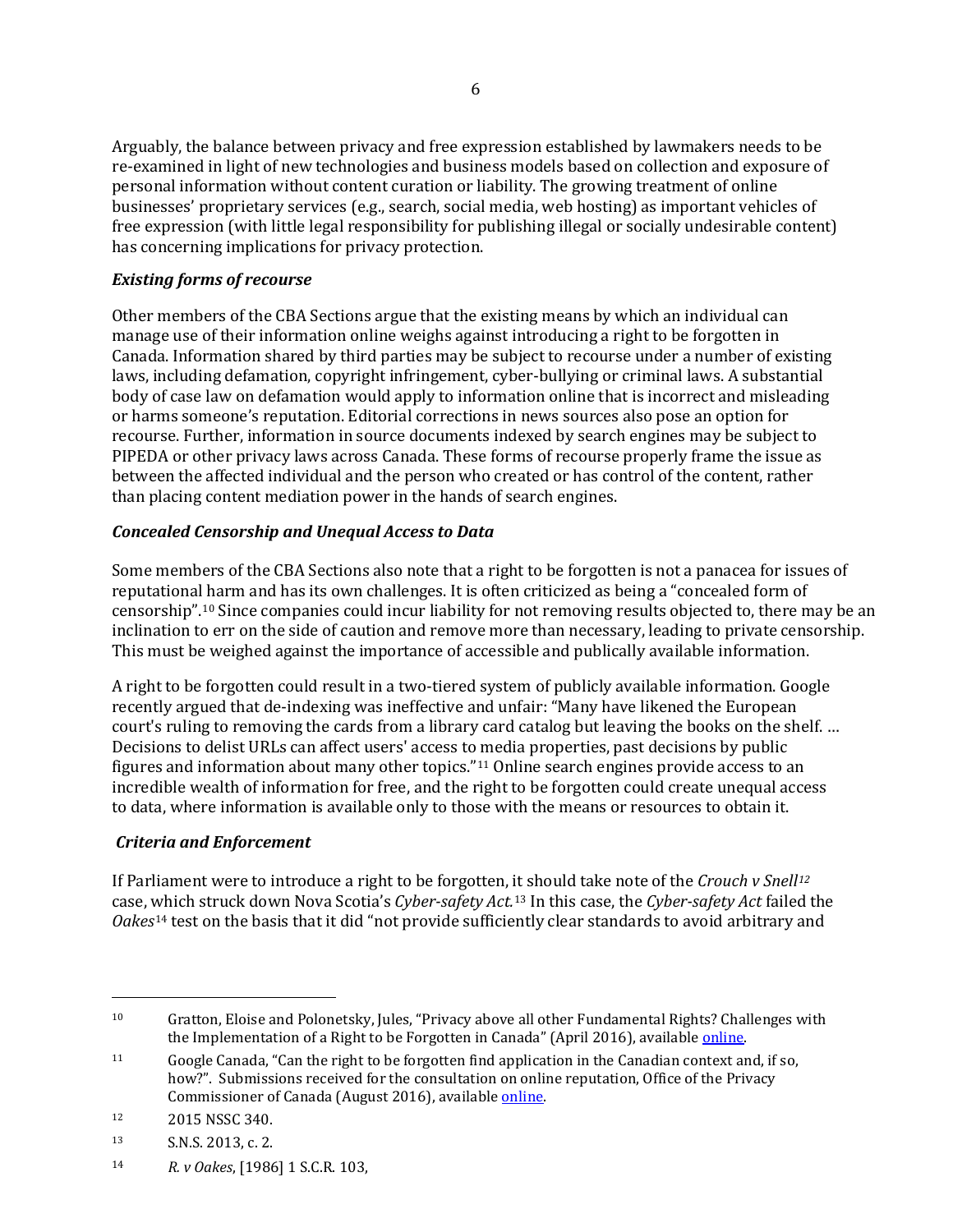discriminatory applications.["15](#page-6-0) To avoid these issues, Parliament would be well advised to adopt clear and precise criteria for any de-indexing or removal of content.

As well, the recent decision in *R. v. Canadian Broadcasting Corporation[16](#page-6-1)*, which dealt with a publication ban under the *Criminal Code*, is worthy of note. This case illustrates the challenges, specifically, of enforcing statutory publication bans online, and more broadly, protecting rights of removal of online information without corresponding enforcement capabilities.

# *Charter Context*

Parliament must also consider the context in which a right to be forgotten may operate in Canada. Canada's privacy laws are framed and operate differently than those in Europe, where the right has emerged[17.](#page-6-2) In Europe, privacy and freedom of expression are recognized to have equal weight. In Canada, although statutory privacy rights have been found to be quasi-constitutional, privacy is not an inviolable right – it is a right read into section 7 of the *Charter* that must be balanced against competing priorities, including the right to freedom of expression[18](#page-6-3). The right to freedom of expression is constitutionally enshrined in the *Charter* and represents a critical piece of our democratic fabric. As the Court stated: "freedom of expression and respect for vigorous debate on matters of public interest have long been seen as fundamental to Canadian democracy."[19](#page-6-4) *Grant v Torstar Corp*. is informative: although looking at privacy rights in the context of the common law of defamation, the Court found that privacy protection/protection of reputation should not go as far as to have a chilling effect on freedom of expression. There is a clear tension between introducing a right to be forgotten in Canada and complying with the constitutional status of freedom of expression. Any de-indexing or source takedown obligations will need to be weighed against the right to freedom of expression and access to publicly available information.

#### **Other Tools for Privacy Protection**

The CBA Sections have long supported the continued use of a multifaceted "toolkit" approach to privacy protection in Canada, and we encourage the OPC to consider other options found in the PIPEDA toolbox to address some concerns that the European "right to be forgotten["20](#page-6-5) seeks to address, particularly for accuracy and appropriate purposes. As stated in the ETHI Committee's February 2018 report,<sup>21</sup> PIPEDA does not operate in a vacuum, and existing provincial and federal laws also come into play with respect to reputation and privacy.

While the OPC Position Paper outlines remedies from search engines to address issues with reputational harm, it does not mention remedies from organizations using the personal information that surfaces in search results. These organizations have clear and direct obligations related to both purpose and accuracy.

<span id="page-6-0"></span><sup>15</sup> *Ibid*. at para 138.

<span id="page-6-1"></span><sup>16 2018</sup> SCC 5.

<span id="page-6-2"></span><sup>17</sup> Regulation (EU) 2016/679 of the European Parliament and the Council of 27 April on the protection of individuals with regard to processing of personal data and on the free movement of such data (General Data Protection Regulation), Art. 17, availabl[e online.](http://data.consilium.europa.eu/doc/document/ST-5419-2016-INIT/en/pdf)

<span id="page-6-3"></span><sup>18</sup> *Supra* note 1.

<span id="page-6-4"></span><sup>19</sup> *Supra* note 8 at para. 42.

<span id="page-6-5"></span><sup>20</sup> *Supra* note 17.

<span id="page-6-6"></span><sup>&</sup>lt;sup>21</sup> House of Commons Standing Committee on Access to Information, Privacy and Ethics, "Towards Privacy By Design: Review of the *Personal Information Protection and Electronic Documents Act*", (February 2018), available [online.](http://www.ourcommons.ca/DocumentViewer/en/42-1/ETHI/report-12)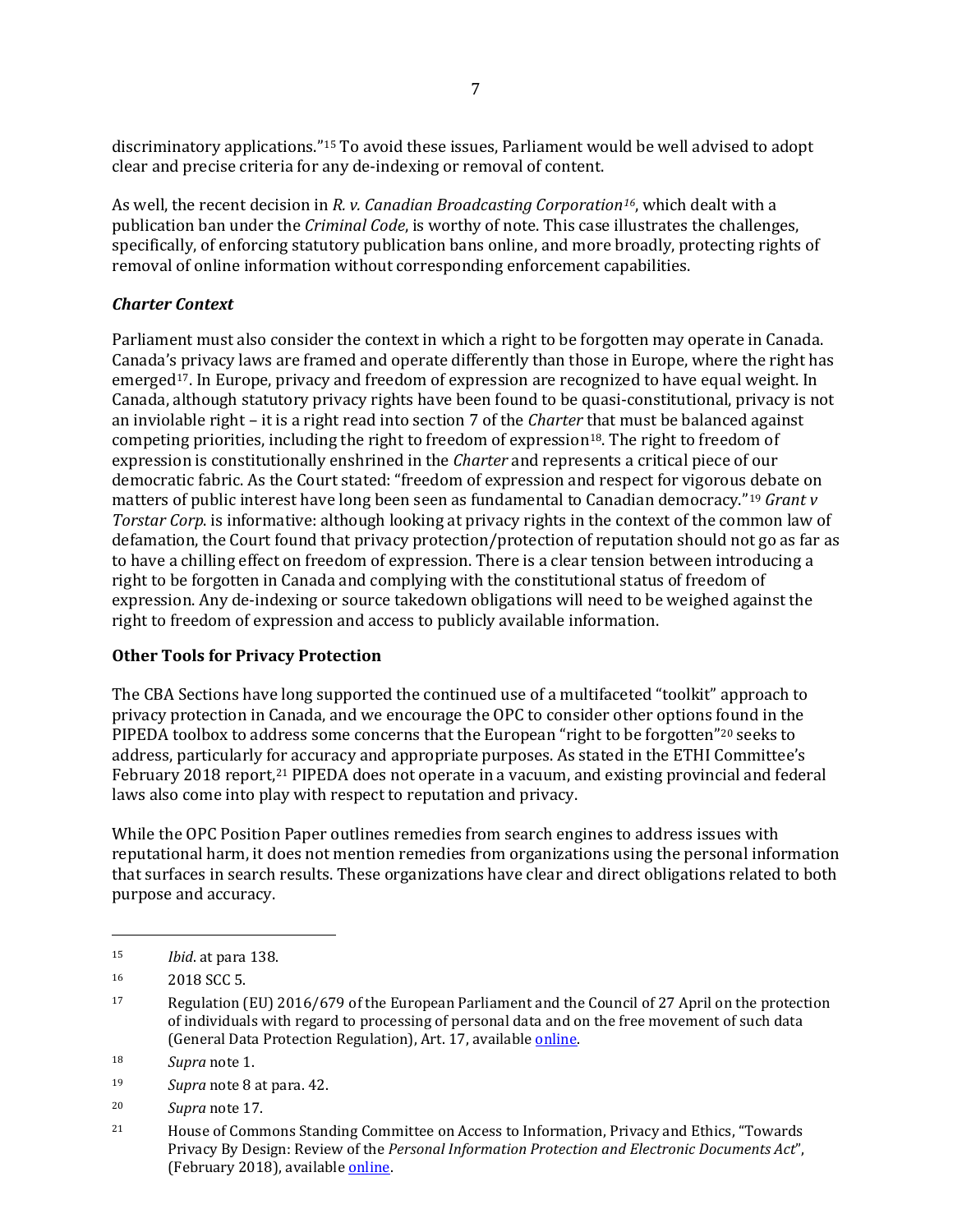When it comes to permitted purposes, PIPEDA is clear that an organization may only collect and use personal information for purposes that a reasonable person would consider appropriate in the circumstances. Although organizations do not have an obligation to constantly update personal information (as doing so could have the unintended consequence of resulting in over collection or introduce an error in the information) they do have an obligation to ensure the personal information they intend to use is as "accurate, complete and up-to-date as is necessary for the purpose". The use of outdated personal information or information out of context may not only be considered inappropriate in the circumstances, but might also conflict with the organization's accuracy obligations. Organizations must take into account the interests of the individual and take steps to minimize the possibility that inappropriate information (such as outdated personal information or information taken out of context) may be used to make a decision about the individual.

As part of ongoing outreach efforts, the CBA Sections encourage educating organizations about their use of online information to ensure the purpose is appropriate in the circumstances and the information is as accurate as is necessary for that purpose.

## **The special case for children and youth**

The advent of social media and new technologies poses particular risks to the online reputation of children and youth. Recent Parliamentary studies, $22$ , special reports by independent commissions, $23$ and a flurry of legislative reform responding to cyber-bullying<sup>[24](#page-7-2)</sup> in response to the deaths of young Canadians Amanda Todd and Rehtaeh Parsons illustrate the social challenges surrounding the use or misuse of technologies by children and youth.

The CBA Sections support the emphasis in the OPC's Position Paper on the special case for children and youth. We encourage Parliament to afford Canadian children expansive privacy protection in accordance with their constitutional rights. The Court has recognized the importance of protecting the privacy rights of young Canadians and underlined that, consistent with the privacy rights in the *United Nations Convention on the Rights of the Child* (UNCRC), "recognition of the inherent vulnerability of children has consistent and deep roots in Canadian law."[25](#page-7-3)

The UNCRC, of which Canada is a party, proclaims the right of all children to privacy. Parties to the UNCRC are expected to "[e]ncourage the development of appropriate guidelines for the protection of the child from information and material injurious to his or her well-being." Article 16 speaks to the child's right to protection against "unlawful attacks upon his or her honour and reputation", and Article 17 outlines the child's right to access information and the role of mass media in ensuring that children have access to information that is "aimed at the promotion of his or her social, spiritual and moral well-being and physical and mental health." The best interests principle (Article

<span id="page-7-0"></span><sup>22</sup> Senate of Canada, *Cyberbullying Hurts: Respect for Rights in the Digital Age,* (December 2012), availabl[e online](https://sencanada.ca/Content/SEN/Committee/411/ridr/rep/rep09dec12-e.pdf%20.) 

<span id="page-7-1"></span><sup>23</sup> MacKay, Wayne, *Respectful and Responsible Relationships: There's No App for that* Report of the Nova Scotia Task Force on Bullying and CyberBullying(Nova Scotia: February2012), available [online;](https://www.ednet.ns.ca/docs/cyberbullyingtaskforcereport.pdf%20;) *There Ought to Be a Law: Protecting Children's Online Privacy in the 21st Century*: Discussion Paper of the Working Group of Canadian Privacy Commissioners and Child and Youth Advocates (Ottawa: November 2009), availabl[e online.](http://leg-horizon.gnb.ca/e-repository/monographs/30000000047616/30000000047616.pdf%20.) 

<span id="page-7-3"></span><span id="page-7-2"></span><sup>24</sup> *Reporting Bullying Regulation* Manitoba Public Schools Act, Man Reg 37/2012; *Promotion of Respectful and Responsible Relationships Act*, Statutes of Nova Scotia, SNS, 2012 C. 14; *An Act respecting Private Education*, RSQ, c. E-9.1, June 15, 2012; *An Act to Amend the Education Act*, SNB, 2012; *Ontario Education Act*, RSO 1990, c.E.2.